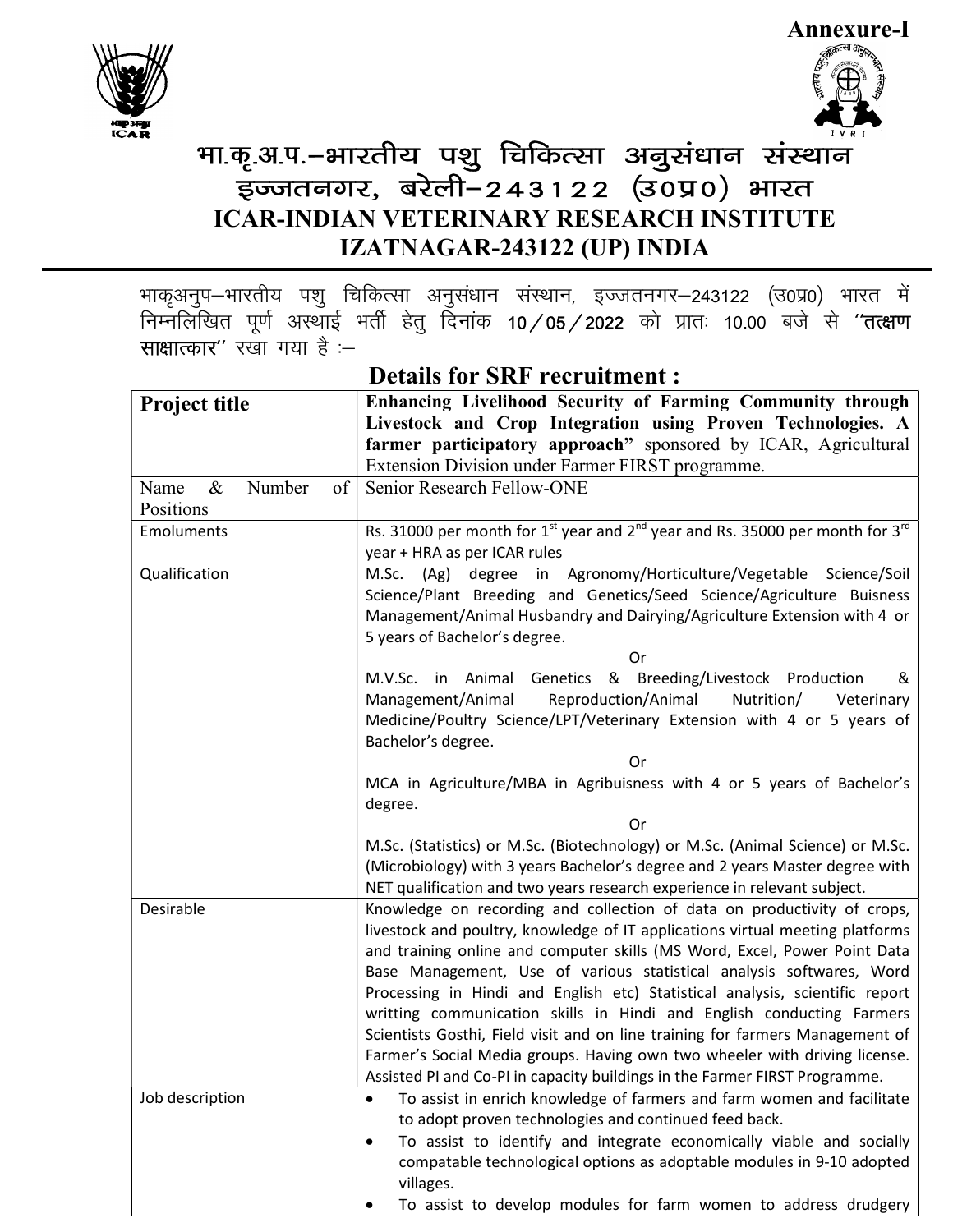|                                     |                                                                                                                           | reduction, income enhancement and livelihood security.                  |  |  |  |
|-------------------------------------|---------------------------------------------------------------------------------------------------------------------------|-------------------------------------------------------------------------|--|--|--|
|                                     | $\bullet$                                                                                                                 | To assist in study of performance of technologies and perception of the |  |  |  |
|                                     |                                                                                                                           | farmers about agriculture and animal husbandry as profession in rural   |  |  |  |
|                                     |                                                                                                                           | setting.                                                                |  |  |  |
|                                     |                                                                                                                           | To assist in development of network of linkages of organizations around |  |  |  |
|                                     |                                                                                                                           | the farm house holds for improving access to information, technology,   |  |  |  |
|                                     |                                                                                                                           | input and market.                                                       |  |  |  |
|                                     |                                                                                                                           | Developing and tesing the effectiveness of Educational Multimedia       |  |  |  |
|                                     |                                                                                                                           | Training Modules and other research work assigned by PI and Co-PIs.     |  |  |  |
| Age limit                           | Candidate's upper age limit is 35 years for male and 40 years for female<br>relaxation for ST/SC/OBC/Female as per rules. |                                                                         |  |  |  |
|                                     |                                                                                                                           |                                                                         |  |  |  |
|                                     |                                                                                                                           | (As per ICAR memorandum<br>F.No. Agri. Edn./6/27/2014/HRD dated         |  |  |  |
|                                     | 13.07.2015 and (F.No. 2-9/2012-HRD dt. 25.04.2014).<br>F.No. Ag. Edn. 6/27/2014-HRD dated 30 July, 2019.                  |                                                                         |  |  |  |
|                                     |                                                                                                                           |                                                                         |  |  |  |
|                                     |                                                                                                                           |                                                                         |  |  |  |
| अवधि                                |                                                                                                                           | 31 मार्च 2023 या इसके बाद जब तक परियोजना चलेगी तथा                      |  |  |  |
|                                     |                                                                                                                           | उसके बाद कार्य करने की क्षमता के आधार पर सक्षम अधिकारी                  |  |  |  |
|                                     |                                                                                                                           | के आदेशानुसार बढ़ाया जा सकता है।                                        |  |  |  |
|                                     |                                                                                                                           |                                                                         |  |  |  |
| साक्षात्कार की दिनांक समय व स्थान : |                                                                                                                           | दिनांक 10/05/22 को प्रातः 10.00 बजे                                     |  |  |  |
|                                     |                                                                                                                           | <b>Animal Genetics Division</b>                                         |  |  |  |
|                                     |                                                                                                                           | ICAR-Indian Veterinary Research Institute                               |  |  |  |
|                                     |                                                                                                                           | Izatnagar-243122 (UP)                                                   |  |  |  |
|                                     |                                                                                                                           |                                                                         |  |  |  |
| कार्यक्षेत्र                        |                                                                                                                           | परियोजना के अर्न्तगत चयनित 9–10 बरेली जनपद के गॉवों, में                |  |  |  |
|                                     |                                                                                                                           | तथा भाकृअप–भारतीय पशु–चिकित्सा अनुसंधान संस्थान                         |  |  |  |
|                                     |                                                                                                                           | इज्जतनगर, बरेली-243122 उ0प्र0 में कार्य करने का क्षेत्र होगा।           |  |  |  |
|                                     |                                                                                                                           |                                                                         |  |  |  |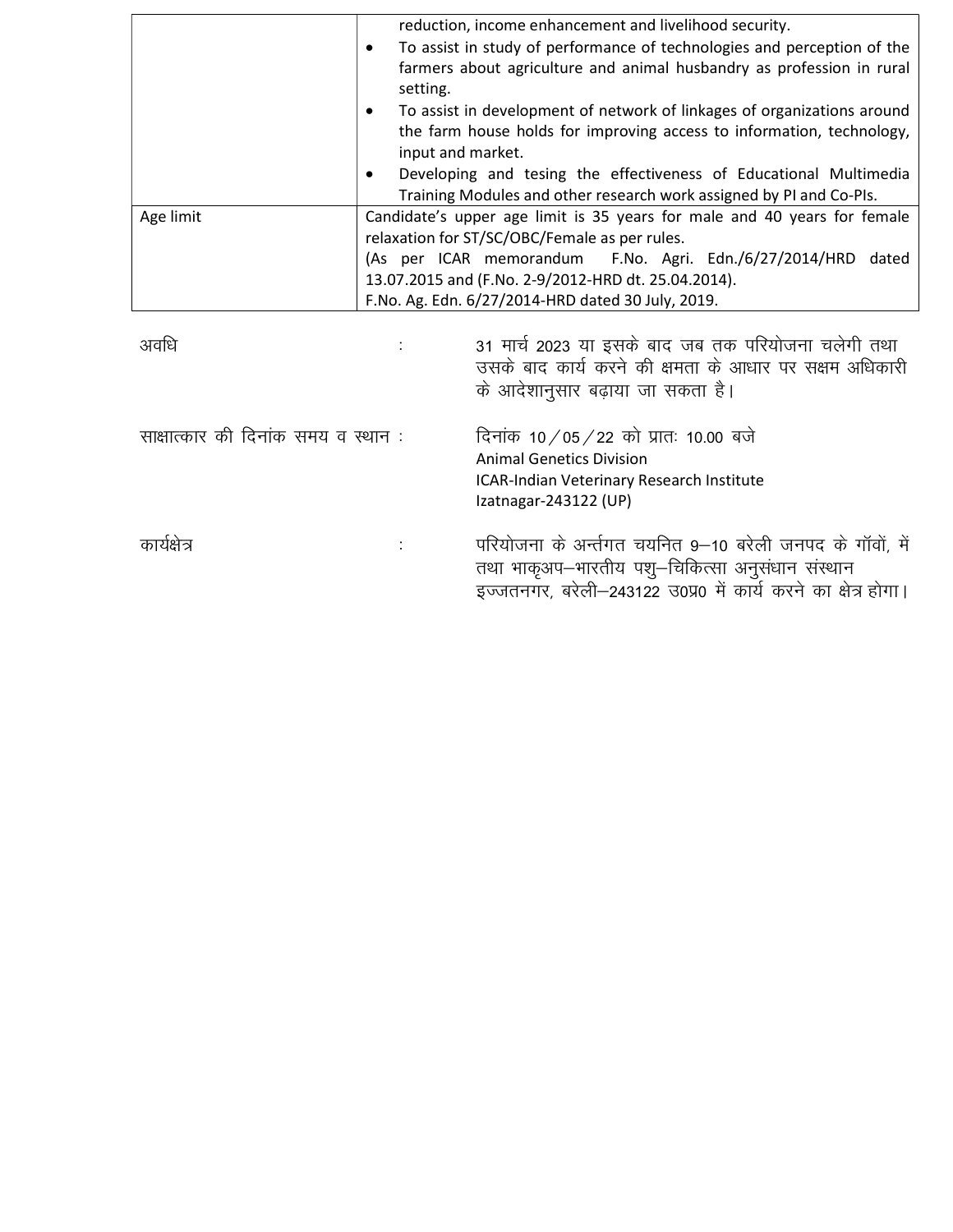# नियम व शर्ते  $-$

- 1. आयु सीमा साक्षात्कार की तिथि को 35 वर्ष पुरूष एवं 40 वर्ष महिला तक (सरकार के नियमों के अन्तर्गत अनु.जाति / जन जाति / अ.पि.व. एवं महिलाओं की आयु सीमा में छूट देय है। ICAR memorandum F.No. Agri. Edn./6/27/2014/HRD dated 13.07.2015 and F.No. Agri. Edn./6/27/2014/HRD dated 09.10.2015. F.No. Ag.Edn.6/27/2014-HRD dated 30 June, 2019. Age limit " Candidates upper age limit is 35 years for male and 40 years for female. Relaxation for ST/SC/OBC/Female as per rules. ICAR memorandum F.No. Agri. Edn./6/27/2014/HRD dated 13.07.2015 and F.No. Agri. Edn./6/27/2014/HRD dated 09.10.2015, F.No. Ag.Edn.6/27/2014-HRD dated 30 June, 2019).
- 2. उपरोक्त पद पूर्ण रूप से अस्थाई व समय अवधि समाप्ति के साथ स्वतः समाप्त होने वाला है। समयावधि को सक्षम अधिकारी की संस्तुति से बढ़ाया जा सकता है। The Post is purely temporary and will be filled on contractual basis which may be extended as per the approval of the competent authority.
- 3. योग्य अभियार्थी संल्गन परफोर्मा के अनुसार प्रार्थना पत्र भरके जन्म तिथि, हाईस्कूल, इन्टरमीडीएट, रनातक उपाधि की मार्कशीट और उनके प्रमाण पत्र सम्बन्धित फील्ड का अनुभव और प्रशिक्षण के प्रमाण पत्रों की स्केन कापी 09.05.2022 शाम 5.00 बजे तक इस ई-मेल पर ranvir.singh1@icar.gov.in भेज दे। तथा सभी प्रपत्रों के साथ दिनांक 10/05/22 और एक हार्ड कापी प्रधान अन्वेषक, फारमर फर्स्ट प्रोग्राम, पशु आनुवंशिकी विभाग, भारतीय पशु चिकित्सा अनुसंधान संस्थान, इज्जतगर-243122 उ.प्र. को सक्षात्कार के दिनांक 10.05.2022 को 10.00 से 11.00 के बीच जमा कर दें।

 The eligible candidates need to send their duly filled application in proforma along with scann copy of date of birth certificate, high school, intermediate and Bachalor Degree mark sheets and its certificates, Cast Certificate, work experience and any training in the relevant field on email ranvir.singh1@icar.gov.in upto 09/05/2022 and one hard copy along with all documents will be submitted on date of interview on 10.05.22 between 10.00 AM to 11.00 AM to P.I., FFP, ICAR-IVRI, Izatnagar-243122 U.P.

- 4. Reporting time for interview on following date :
- (I) Candidtes should report on  $10/05/22$  between 10.00 am to 11.00 am (After 11.00 am registration will be closed) अभ्यर्थी 10 / 05 / 22 को सुबह 10.00 बजे से 11.00 बजे पंजीयन करवाना अनिवार्य है। 11.00 बजे के पश्चात पंजीयन नही होगा। At ICAR-IVRI, Izatnagar-243122 (UP)
- 5.) साक्षात्कार में आने के लिये किसी प्रकार का यात्रा भत्ता देय नहीं होगा। No TA/DA will be paid for attending the interview
- 6. केवल आवश्यक योग्यता रखने वाले अभ्यर्थी को ही साक्षात्कार के लिये अनुमति दिया जायेगा। Only the candidate having essential qualifications would be entertained for the interview.
- 7. तथ्यों को छूपाने या किसी भी प्रकार का प्रचार करने वाले अभ्यर्थियों को अयोग्य घोषित कर दिया जायेगा। Concealing of facts or canvassing in any form shall lead to disqualification or termination.
- 8. संस्थान के निदेशक महोदय का निर्णय अंतिम व सभी को मान्य होगा। Decision of the competent authority of ICAR-IVRI, Izatnagar will be final

Dr. Ran Vir Singh Principal Investigator Farmer FIRST Programme Animal Genetics Division I.V.R.I., Izatnagar-243122 Bareilly (UP) farmerfirstivri@gmail.com